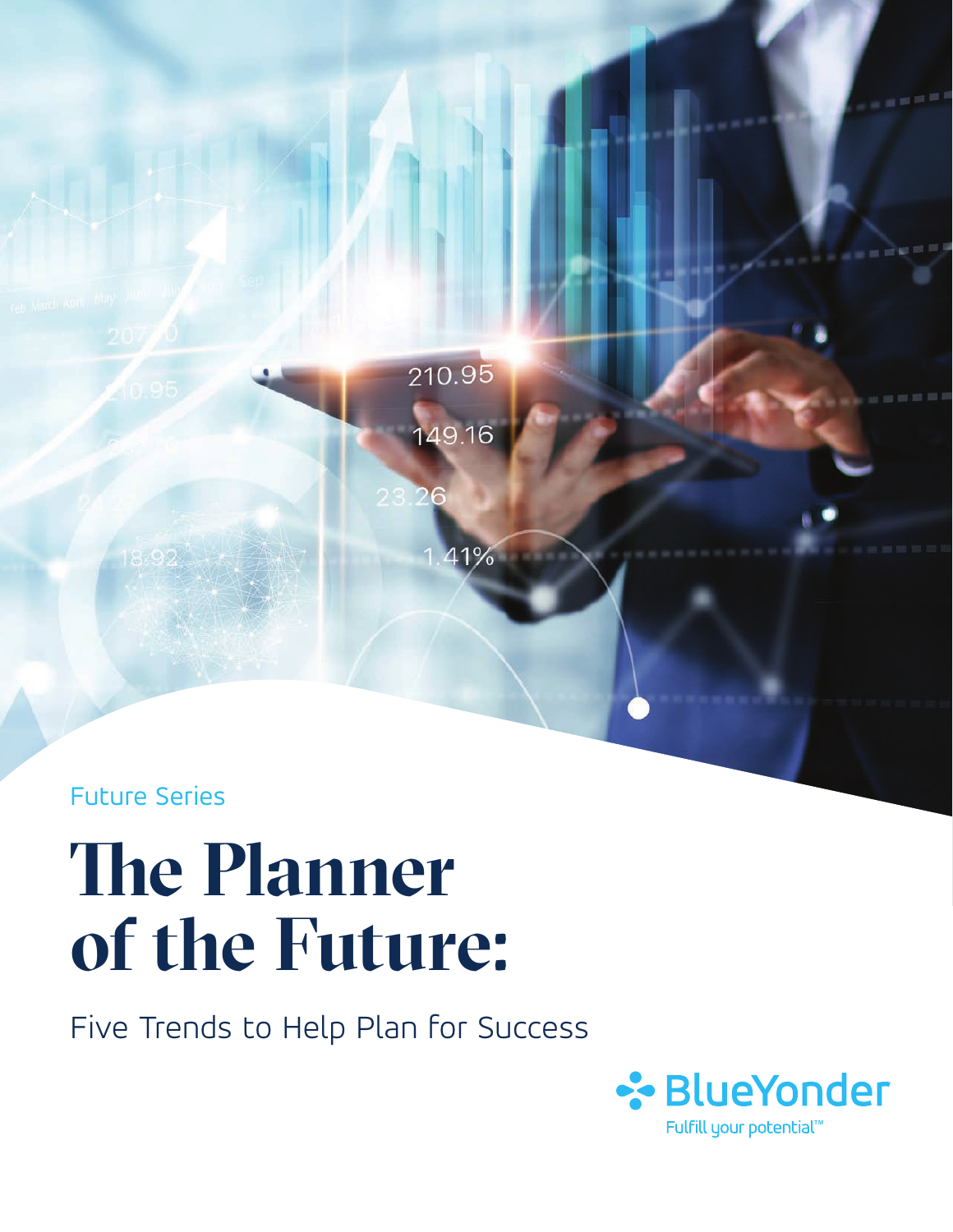To keep up with fast-changing customer demands, today's executives typically choose between planning better via improved forecasting or executing better, via increased operational agility. Blue Yonder proposes a solution: digitally integrating planning with execution, to make both processes more agile. In the future, optimized supply chains will not only adapt to the inevitable changes that happen during execution, but also detect variances early enough so adaptations can be made during planning when they are orders of magnitude more effective and less costly.

#### **Abstract:**

The last five years of supply chain have been marked by a never-ending chase: on one hand, the undeniable shift in customer expectations for instant gratification, and on the other, the exponential frustration of companies who have been trying desperately to update and digitize their operations in response. Now, the dawn of a new decade brings with it new understanding and new hope. What once was a frantic collection of technology solutions by supply chain departments with the hope of eventually collecting enough software solutions to achieve the holy grail of "digitization", has evolved into a more practical, use-case based approach. Companies aren't expecting one technology to solve all their problems; they're laying out a strategic path to success and simultaneously finding solutions that can help them achieve it.



But even with this new understanding, there is still a paradigmatic blindspot that's blocking the ultimate achievement of a digitized, autonomous supply chain. Historically, supply chain taxonomies developed out of the natural need to subdivide an intractably complex domain into smaller subdomains (e.g. plan, source, make, deliver) that individual demand planners, network designers, logistics managers and other supply chain professionals could master. But this historical subdivision of an inherently interconnected domain has created dramatic inefficiencies that are only exacerbated by rising customer expectations and other industry re-defining trends.

One of the biggest — and most underappreciated — of these structural inefficiencies is the separation of planning and execution. The way supply chains are set up today, there are different organizational and technological branches dedicated to planning and execution. This creates a false choice for today's supply chain executive: do I focus on my supply chain's ability to adapt to unplanned exceptions (since monitoring and response traditionally sit solely within execution), or do I invest in planning capabilities that will help improve forecast accuracy. This apparent dichotomy has trapped many organizations into focusing on agile response and adaptation capabilities only within the execution phase of their operations. This mentality not only further engrains the problem of disconnected supply chain silos, it also keeps companies from achieving either truly integrated end-to-end capabilities.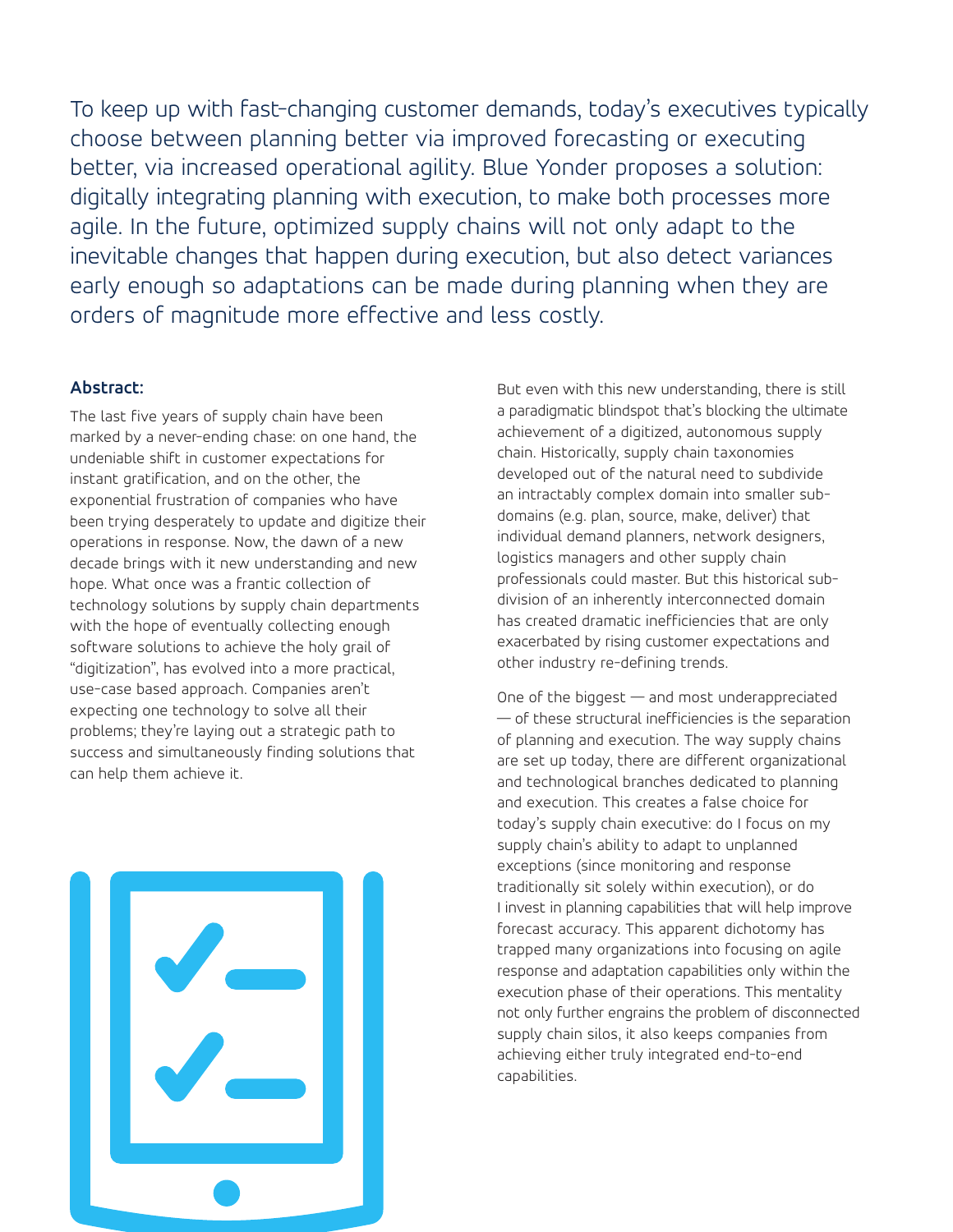Instead of keeping these branches separate, true digitization will bring them together, based on the understanding that adaptations to plan have more ROI and operational impact than reactionary measures that only happen during execution. But treating a plan as an abstraction that can never approach reality is a self-fulfilling prophecy. A "real time" supply chain is not one that can only adapt to the inevitable changes that happen to a plan during execution, but rather, a supply chain that catches variances early enough so that stakeholders can predict and pivot during planning, when corrective action is often orders of magnitude more effective and less costly.

The "plan or adapt" dichotomy is leading companies to miss a crucial strategic opportunity: the digital integration of planning and execution. Companies who bridge this fundamental gap will achieve greater return on investment and operational outcomes compared to reactionary measures that only happen during execution. Fortunately, new enabling technologies have made it possible to revisit these ingrained silos. Today, forward-looking companies can shift their approach to ride emerging trends towards a more successful "predict and pivot" planning paradigm, rather than an endlessly reactive one. A supply chain that discovers variances early enough can proactively correct, whereas a supply chain that is in constant fire-fighting mode is likely to experience an endless cycle of "read and react." Supply chains are trending toward increasing complexity, driving a great need for breaking this traditional "plan or adapt" dichotomy.

# Five emerging trends that will fundamentally redefine supply chain:

#### 1 **Sustainability and Risk Management**

Customers today don't just expect instant gratification; they expect companies to provide this seamless experience with a minimal carbon footprint. While this past decade has elevated climate change into a mainstream concern, the upcoming decade will be one in which operations need to transform their methods to dramatically lower waste and reduce hazardous emissions. As buyers have more and more access to information, companies won't have a choice whether to focus on a sustainable operation or not; it will be as baseline an expectation as one-hour-delivery. These new buyers — more informed and increasingly socially conscious — are taking a keen interest in where products are coming from, how they are made, and what impact these products have on the environment. This touches almost every aspect of supply chain in every industry: from ethical sourcing, to incorporating recyclability into design, to biodegradable packaging materials, to end-to-end supply chains that can lower waste, buffer, and excess and obsolete (E&O) inventory.

In the electronics industry for example, manufacturing processes and the supply chain as a whole constitute up to 80% of a typical firm's greenhouse gas emissions. And while 74% of consumers recycle containers made of glass, metal, or plastic, just 51% recycle electronics at the end of those products' useful lives.

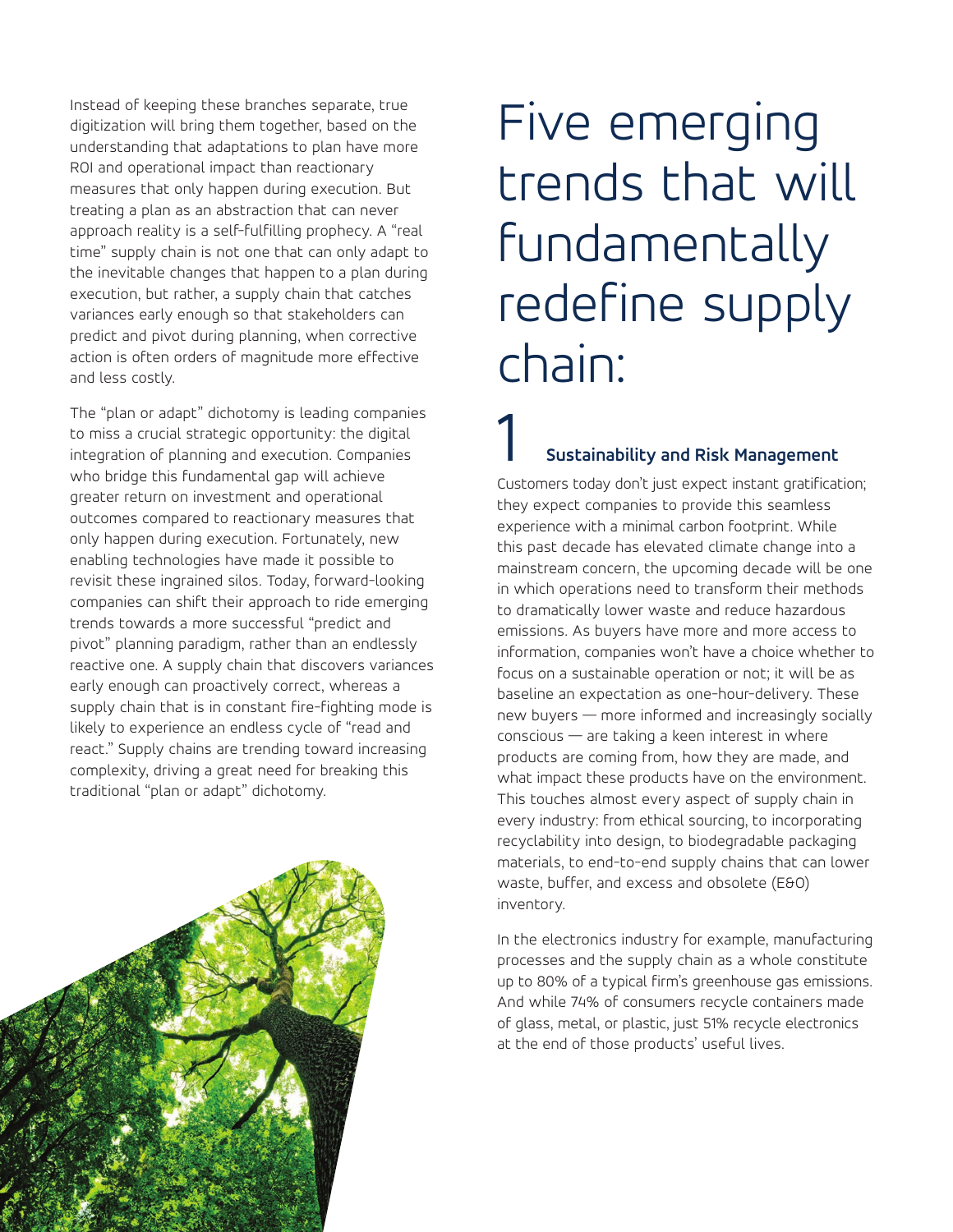In the food industry alone, roughly one third of the food produced in the world for human consumption every year  $-$  approximately 1.3 billion tonnes  $-$  gets lost or wasted. Food losses and waste amounts to roughly US\$ 680 billion in industrialized countries and US\$ 310 billion in developing countries. Produce goes bad before leaving the distribution center. Prepared foods go bad on the shelves daily. And despite programs to donate unused food, companies just can't keep up with all the food they have that can't get to the register fast enough.

Yet the future of planning holds the promise of significantly reducing this type of waste. Already leading food supply chains are using machine learning from Blue Yonder to optimize perishable inventories. Natsu, a leading provider of ultra-fresh foods to over 3000 grocers every day has reduced leftover stock by 20%. Morrisons, a leading grocery chain based in the United Kingdom, optimized replenishment with up to 30% reduction in shelf gaps while minimizing waste, and was voted the most environmentally responsible company in the UK for its pioneering work in plastics reduction.

Using traditional supply chain approaches, technologies model long-term trends to provide guidance for future inventory planning. However, this takes into account neither day-to-day disruptions, nor zeitgeist changes (for example, the popularity of wearable electronics or the growing preference for fresh foods). To get ahead of a constantly changing reality, machine learning applications can't only be backwards-facing. New technological capabilities are emerging to leverage many more signals (like local foot traffic, cell phone activity, social media inputs from influencers, etc.) to help companies better understand and adapt to realtime conditions. While most supply chain approaches take such signals to better react to changes that have already happened, there is a greater opportunity in feeding this information back into longer-term planning processes. By understanding what is happening in a certain place, at a certain time, companies can forecast with far more accuracy, holding optimal inventory in the right locations, and significantly reducing waste, excess, and carbon footprint.

### 2 **Uniform to Personalization at Scale**

While the large-scale personalization trend may have begun in targeted marketing, it has found a more substantive home in supply chain. The traditional model of mass produced, low priced items, manufactured in lowest cost-arbitraged centers and delivered through stove pipe channels is under stress. Today, there is increasing momentum towards goods produced with local content, influenced by real-time consumer demand, and distributed via a closer-to-the-consumer network. All of this, with the continued expectation of competitive prices. This preference towards mass personalization challenges the fundamentals that used to be taught in business schools around the country — economies of scale win and standardization is king.

Such a market shift requires companies to take a step back from this conventional wisdom and take a step towards a hyper-local approach. In the world of retail, for example, brands can no longer operate as one entity, with some modest, periodical segmentation. They must operate at store-level granularity, with understanding of their regional market. This impacts everything from inventory to production to distribution. To make personalization affordable, companies have to think differently about how their operations are structured.

Currently indexing on mass production and standardization, most manufacturing sites, for example, are designed to produce large volumes with few variations, trading flexibility for quantity and low per-unit cost. Traditional supply chain organizations struggle to handle this new trend because the production planning process is based on mass production with few variations. The only way to support this trend is to feed the data about hyper-local and personal preferences (historically only captured for improving execution within leadtime) directly into the demand planning and production planning process. Companies can't accomplish personalization at scale by simply making execution more responsive or adaptive,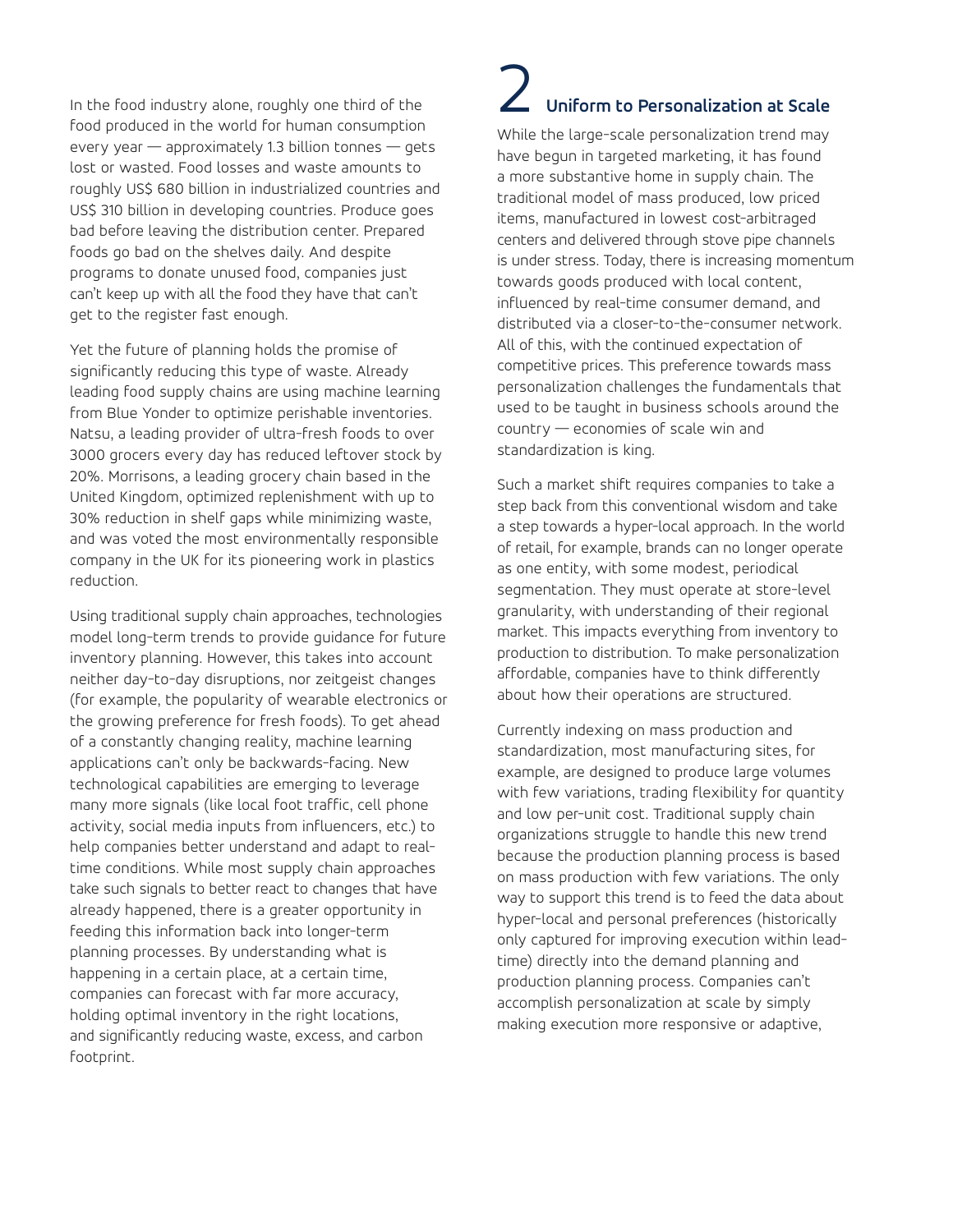

because this approach is predicated on standardized products that can simply be moved around between distribution centers. The only way companies will be able to scale their operations to sustain the personalization trend at scale is by adapting their entire production operation to ingest data sooner, and make adjustments before production takes place.

Take for example the Lenzing Group, a supplier of high-quality specialty fibers to the global fashion industry. The Lenzing Group recently undertook a goal to connect demand forecasting, sales planning and operations planning via digitalization — creating an extremely accurate, efficient end-to-end supply chain. This new level of transparency and visibility helped Lenzing stakeholders understand the needs of both customers and end consumers, creating a more accurate forecast — and, ultimately, a much more agile and responsive supply chain. Still early in its broader digital transformation, the company has already reduced its planning and decision-making time by 50%.

### 3 **Channel complexity/omnichannel**

Growing customer expectations (instant gratification, sustainable operations, and personalized products and services) increase the urgency of providing a seamless, consistent buying experience regardless of where a purchase is made: online, mobile, or in store. While the traditional multi-channel experience is about providing the buyer with options (with no guarantee for a standard of service across the different channels), the omni-channel experience is about integrating all channels to give the customer freedom to purchase what they want, where they want, when they want.

To adapt supply chains to omni-channel needs, companies must remove the silos that currently separate the different sales channels. This means looking at ways to gain efficiencies, for example, disintermediating warehouses and having manufacturers ship straight to the retailer or buyer. While these kinds of structural changes can have significant impact, they don't solve one of the key pain points that make omnichannel challenging: the need to scale a variety of customer journeys in realtime while customer preferences remain volatile. In other words, trying to create a seamless experience across millions of moving targets, needs, and desires.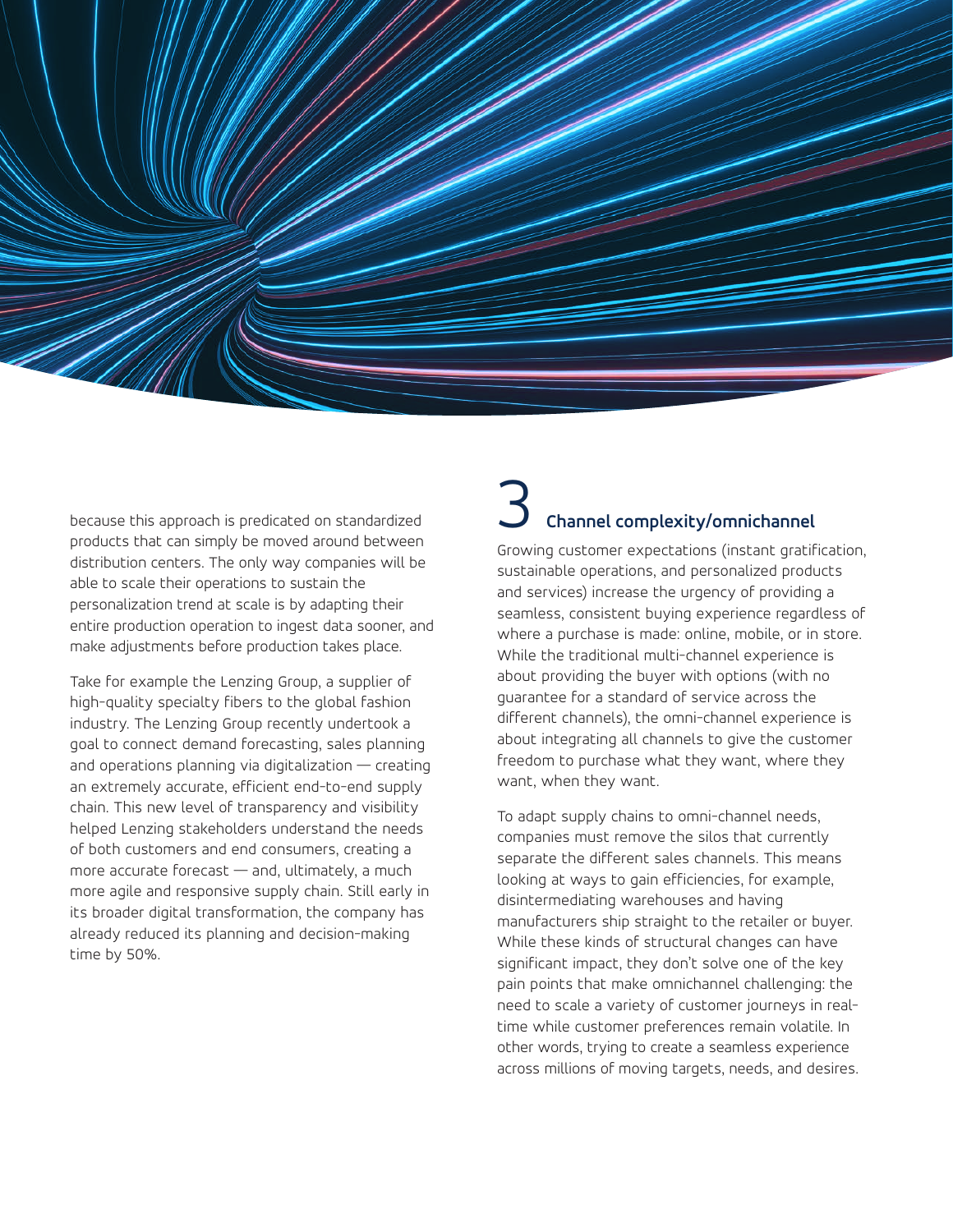Machine learning and AI solutions can enable omnichannel strategies to scale by providing insights into continually changing needs and preferences of customers early enough to impact production rather than distribution. In turn, this lets companies create tailored customer journeys that scale and deliver consistent experiences across all channels, so customers don't feel a distinct preference for one over the other.

Similarly to tackling personalization at scale, the answer to taking on omnichannel challenges requires a holistic and interconnected approach. Limiting powerful AI/ML technologies only to making minor adjustments in finished goods inventory allocation within the distribution network is like spitting on a forest fire. Currently, finished goods are produced in the same limited number of locations, regardless of channel. Therefore, approaches that only address the factory-toconsumer half of a supply chain can never adapt effectively to changes that span multiple channels. To unify customer experience across multiple channels, companies need to impact production plans.

Coca-Cola Bottling Company Consolidated (CCBCC) is an example of a company taking on the channel complexities of the future head on. Meeting the fickle demands of consumers is a daunting challenge in the beverage industry where new product introductions and categories are constantly created, crowding shelves and heating up competition. A higher degree of micro-marketing at the channel and chain-store level complicates matters further as each side fits into different package categories. To unravel this complexity, CCBCC teamed with Blue Yonder to upgrade its demand planning, collaboration and transportation management capabilities, reducing inventory levels by up to 50 percent while increasing customer service levels by 15 percent.

# 4 **The Drive to Autonomous**

Not long ago, the quest for an autonomous supply chain seemed like a fantastical daydream. But as we enter 2020, we're already seeing practical applications like autonomous resolution of recurring issues or segmentation of products across different regions that point towards an autonomous supply chain being a reality sooner than we think. According to a 2019 joint study of supply chain executives by Blue Yonder and KPMG, 82% of supply chain executives plan to deploy or test cognitive analytics and 62% plan to deploy AI/ML in the next 24 months.

Where teams used to spend the majority of their time solving recurring problems as if they were new ones, today there are platforms that use machine learning to track behavior to not only repeat proven resolution steps, but also make recommendations to improve efficiency. Additionally, where in the past teams spent weeks on segmentation exercises to distribute products by region based on a myriad of individual assumptions, today, software can do this in milliseconds. Not only is this faster, it can take into account many more factors than a human brain  $-$  which, incredible as it is  $-$  can usually only balance a few dimensions of information at most.

This means that companies taking steps to begin running their operations on such platforms are leaving the world of "big bets" behind, and entering a new era of enlightenment: using data not to better respond to problems but actually foresee and forestall — problems.

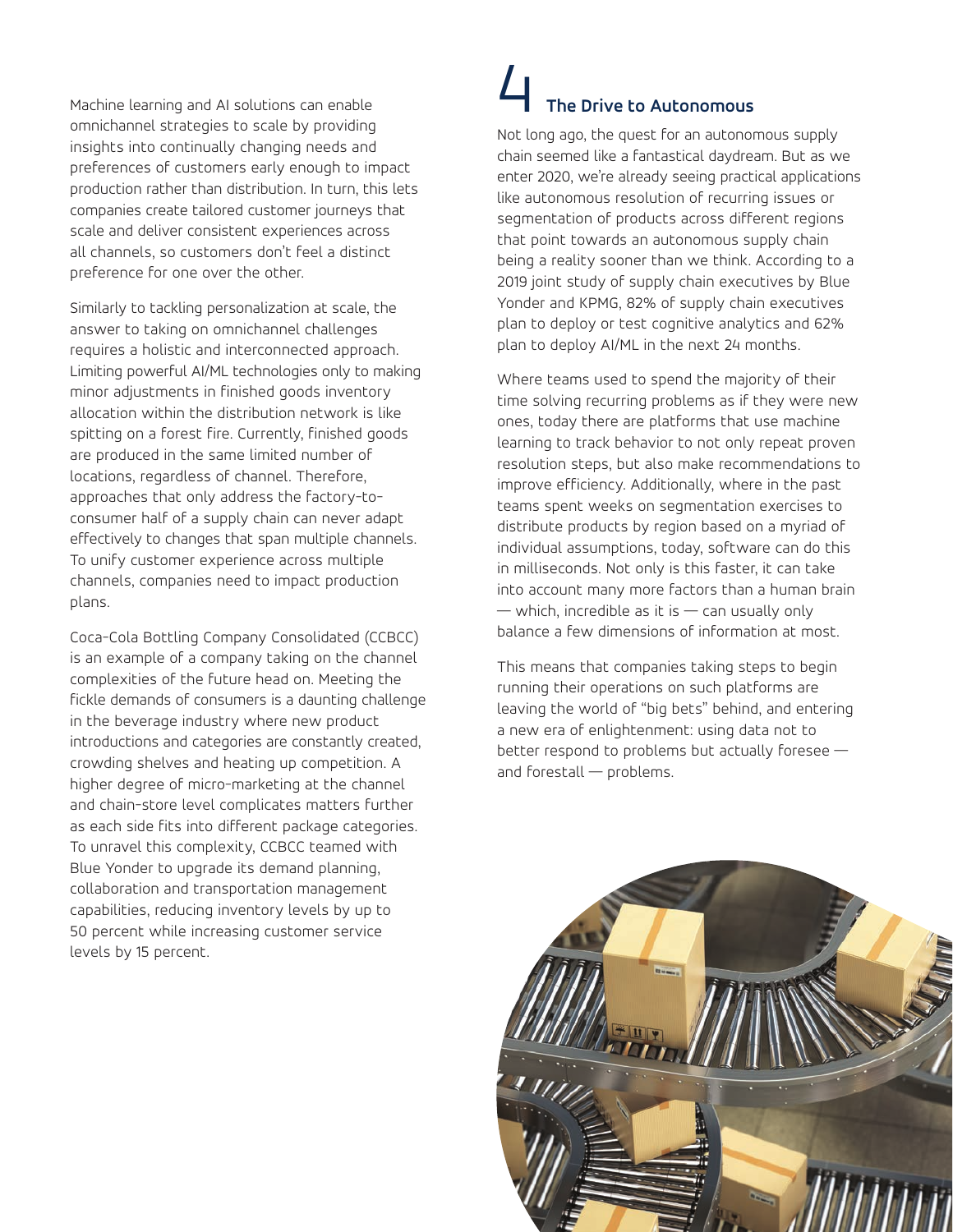# 5 **Economies of Intelligence**

The rise of mobile, geo-spatial, social media, and IoT has led to an exponential explosion of data availability. Just as the access to land, capital, or labor separated the winners from the losers during the industrial age, the access, synthesis, and understanding of data will be the determining factor of success in the digital age.

The capacity of an organization to learn  $-$  to process and synthesize massive amounts of data into actionable insights that can be applied and tested to drive more insights — represents the most fundamental competitive differentiation in the coming years. And everyone is rushing to take advantage: according to IDC, companies spent over \$190 billion on data, analytics, and AI technologies and services in 2019 alone .

But whether human or machine, learning only works when the learner has access to all the relevant information. And when it comes to supply chain, the proliferation of information silos represents a critical barrier to effective adoption and application of AI. Whether the goal is predictive forecasting, autonomous allocation, or continuous modeling, advanced intelligence applications will be stymied if real-time data cannot flow across traditionally disparate supply chain functions and phases. The ability to continuously learn — and apply those learnings — at scale depends on end-to-end platforms that enable data and insights to frictionlessly flow between planning, execution, monitoring, and adapting activities and processes.



#### Bringing it all together

Most companies still don't see supply chain fires coming. By the time they do, they are already behind and must quickly attempt some sort of rapid response, often fighting these supply disruption fires with spreadsheets or other insufficient tools. This results in expensive band-aid solutions, costly resolutions and disappointed customers. What's worse, supply planners seldom have visibility to the cause and effect of disruptions across complex supply networks, so they're not able to update or canonicalize future best practices. This makes every inevitable fire an at-hoc affair.

As a result, supply planners spend an average of 70% of their time on fire-fighting disruptions. Not a very good use of their time and talent, especially considering that most companies say their planners should be spending 75% of their time on strategic supply planning.

What if instead of trying to respond rapidly when a disruption comes in, planners could predict probable disruptions ahead of time and make adjustments to avoid them? What if your planning systems could sense potential disruptions in real time and both notify planners and, if appropriate, autonomously respond with prescribed resolutions? What if when your planners arrived for their shifts, the planning system provided an intuitive, prioritized list of potential disruptions based on cost and service impacts, along with recommendations for the most optimal resolutions? And what if planners could then collaborate online with partners and simulate resolution outcomes? Potential disruptions would be resolved proactively, as opposed to in a wild chase. Solved before they could impact the business, reducing costs, service delays and customer issues.

But in order to enable this predictive, adaptive, proactive supply chain operation, it is imperative to break the artificial dichotomy between plan and execution. A dichotomy, which by definition, is reactionary. This dichotomy assumes that plan and execution must always live on two different spheres — and no matter how good teams are at fighting fires, they're one step behind. They are responding, rather than anticipating.